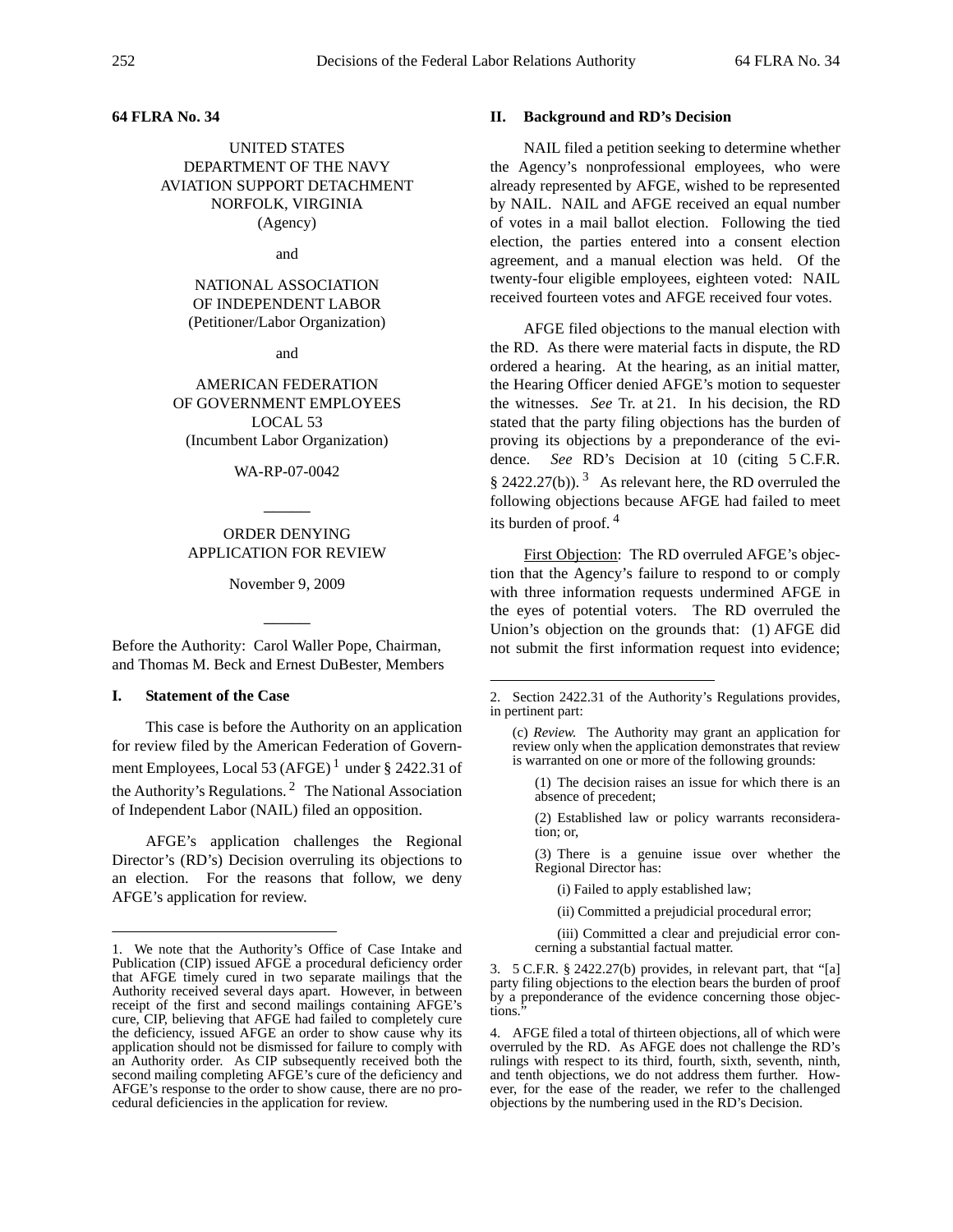(2) the Agency complied with the second information request; and (3) AFGE's own deadline for the Agency to provide the information requested in the third request was not until after the election. *See id.* at 11-12.

Second Objection: The RD overruled AFGE's objection that its status was undermined by the Agency's failure to provide AFGE with the information at issue in its first objection, while providing the same information to a member of the bargaining unit. In support of this objection, AFGE provided two emails, which the Hearing Officer refused to admit into evidence. *See* Tr. at 124-32 (rejecting admission of AFGE Ex. 5). The RD upheld this ruling because: (1) none of the individuals who sent or received the emails testified at the hearing; and (2) the emails did not provide probative evidence that a bargaining unit member received the information that AFGE allegedly requested but did not receive. RD's Decision at 12-13. The RD further found that, even if he had accepted the exhibit into evidence, AFGE failed to establish that it had a right to the information before the election.

Fifth Objection: The RD overruled AFGE's objection alleging that the Agency had unlawfully bypassed the Union by dealing directly with employees at two military quarters meetings  $5$  because the only testimony about a specific military quarters meeting merely established that "the subject of relocating employees was mentioned at a meeting that might have been held before or after the election." *Id.* at 15.

Eighth Objection: The RD overruled AFGE's objection that the Agency did not take steps to ensure that an employee, who was at home on extended administrative leave during the election, was notified of the election before it was conducted. The RD determined that the employee's vote would not have affected the outcome of the election because NAIL won the election by ten votes. *See id.* at 16 (citing *United States Nat'l Park Serv., Santa Monica Mountains Recreation Area, Agoura Hills, Cal.*, 50 FLRA 164, 169 (1995) (*Nat'l Park Serv.*)).

Eleventh Objection: The RD overruled AFGE's objection challenging the Authority agent's denial of its request that it be allowed to have two election observers. The RD noted that the consent election agreement between the parties provided that the Agency, AFGE,

and NAIL would each have an equal number of election observers, but did not specify the number of observers that each party would have. AFGE objected to not being allowed to have two observers at the election, arguing that a second observer could have overseen the hallway outside the election room and prevented Employee B, who supported NAIL, from campaigning in the hallway during the election. The RD held that Authority agents have wide discretion in determining the number of observers each party may have at an election, as long as each party has an equal number of observers. *See id.* at 18 (citation omitted). The RD overruled the objection on the ground that AFGE had not indicated a basis, and none was apparent, for finding that the Authority agent who conducted the election abused his discretion by denying AFGE's request. *See id.*

Twelfth Objection: The RD overruled AFGE's objection alleging that the Agency failed to take action to prevent Employee B from campaigning on behalf of NAIL while she was on duty the day before and the day of the election because the evidence did not demonstrate that the Agency allowed Employee B to act in that manner. *See id.* The RD noted that agencies are required to remain neutral during an election between two competing unions and rejected AFGE's contention that the Agency failed to remain neutral by allowing Employee B to encourage potential voters to vote for NAIL. The RD found that: (1) the evidence, including the testimony of the AFGE election observer, did not show that any Agency manager, supervisor, or agent knew that Employee B had spoken with any eligible voters the day before or the day of the election while she was on duty; and (2) although AFGE's President called the Agency twice on the morning of the election to complain that Employee B was campaigning on behalf of NAIL, AFGE failed to provide any evidence that Employee B actually had been campaigning or that the Agency was aware that she actually had been acting in that manner. *See id.* Absent knowledge that Employee B actually had been campaigning while on duty, the RD determined that the Agency could not be found to have allowed her to do so.

Thirteenth Objection: The RD overruled AFGE's objection alleging that Employee B's conduct in the hallway outside the election room during the election compromised voters' free choice. The RD determined that, as there was no evidence that Employee B was either a representative or an agent of NAIL, and as there was no evidence that the Agency knew about Employee B's activities on the day of the election after she cast her vote, Employee B's activities had to be evaluated as

<sup>5. &</sup>quot;Quarters meetings" are meetings that the Agency holds every Tuesday morning to distribute awards and disseminate information about future events. They are primarily for military personnel, but civilian employees are encouraged to attend. RD's Decision at 5.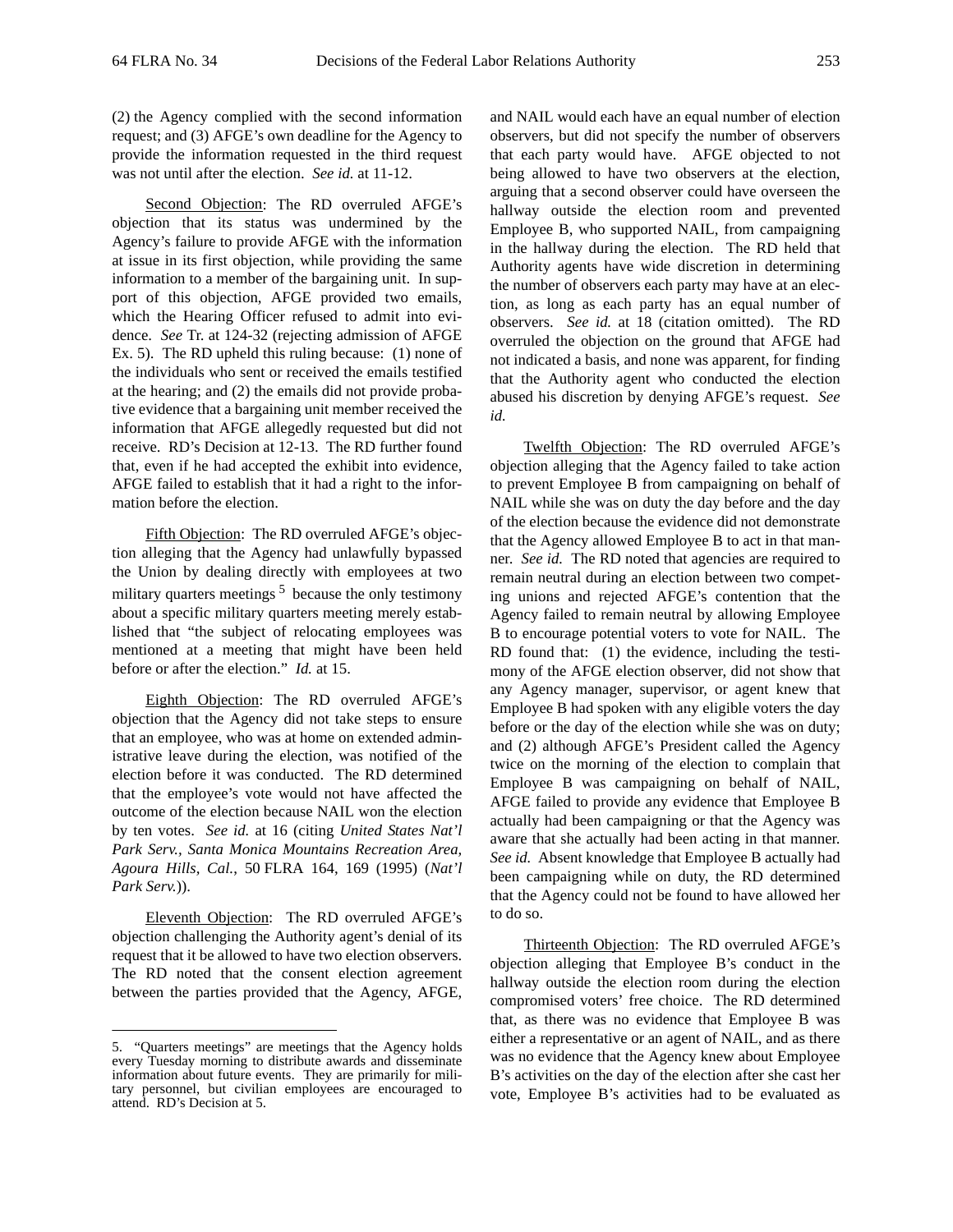those of an employee who was not an agent of NAIL, AFGE, or the Agency. *See id.* at 19 (citation omitted). The RD thus considered whether Employee B's conduct "substantially impaired the employees' exercise of free choice as to require that the election be set aside." *Id.* Based on the record, the RD found that Employee B's "conduct was neither coercive nor disruptive so as to substantially impair the voters' free choice." *Id.* In addition, the RD found that, as the evidence shows only that Employee B spoke to two voters, and NAIL defeated AFGE by ten votes, Employee B's conduct could not have affected the outcome of the election. *See id.*

#### **III. Positions of the Parties**

### A. AFGE's Application for Review

AFGE claims that the RD erred in denying its request to sequester the hearing witnesses. In this respect, AFGE asserts that the hearing was not fair and proper because employees feared saying anything negative about the manager who was in the hearing room and lacked protection from reprisal by managers and coworkers. *See* Application for Review (Application) at 1, 3.

With respect to its eleventh objection, concerning the denial of its request for two election observers, AFGE asserts that, in order to ensure that the election was conducted properly, there should have been an "appropriate number" of observers. *Id.* at 2. AFGE further asserts that allowing each party to have the same number of observers is the same as not having any observers at all because improper conduct did not take place in the voting room where the observers were seated, but in the areas outside the voting room. *See id.* at 3.

With respect to its first and second objections concerning the Agency's alleged failure to comply with AFGE's information requests, AFGE argues that the Agency's actions "favor[ed]" NAIL and "affected AFGE['s] ability to deal with [the Agency]" because the Agency did not provide the requested information to AFGE, but provided it to a bargaining unit member. *Id.* at 2. In a related claim addressing its fifth objection, AFGE asserts that the Agency favored NAIL by bypassing AFGE when it provided to a bargaining unit employee the information that AFGE had requested but had not received. AFGE essentially asserts that this adversely affected bargaining unit employees' perception of which union could better represent them, as evidenced by the number of votes AFGE received. *See id.* at 3.

As to AFGE's twelfth objection, concerning the Agency's actions with respect to Employee B, AFGE argues that the Agency was aware that Employee B lied about whether she was on leave and when she requested leave for the morning of the election. *See id.* at 1-2. AFGE further asserts that the Agency allowed Employee B to continue her improper actions even after the Agency had been made aware that Employee B was campaigning. *See id.* at 3. In addition, AFGE argues that, even if Employee B were on leave, the Agency did not maintain neutrality in the election because it allowed Employee B to campaign for NAIL to employees who were not on leave.

With respect to its thirteenth objection, AFGE asserts that the RD erred in finding that Employee B's actions did not affect the outcome of the election because, in the first election, AFGE and NAIL received an equal number of votes. *See id.* at 2. AFGE also reiterates its claim that Employee B lied about whether or not she was on leave the morning of the election. In addition, AFGE argues that Employee B was an agent of NAIL because she received a copy of AFGE's objections to the election. Further, AFGE disputes the RD's finding regarding how many employees Employee B spoke to, asserting that "there was no clear number of employees[.]" *Id.*

Finally, with respect to its eighth objection, AFGE asserts that the employee who had been on administrative leave the day of the election was denied her right to vote because she was not notified that an election would be held. 6 *See id.* (citing *Nat'l Park Serv.*, 50 FLRA at 169).

### B. NAIL's Opposition

NAIL asserts that AFGE's application for review fails to establish that review of the RD's Decision is warranted under any of the grounds set forth in § 2422.31(c) of the Authority's Regulations. Further, NAIL asserts that the application for review does not provide specific references to the hearing transcript, as required under § 2422.31(b) of the Authority's Regulations. According to NAIL, the application for review constitutes nothing more than disagreement with the RD's findings of fact and conclusions, and consists of a

<sup>6.</sup> AFGE also argues that the RD's Decision is contrary to regulation. Application at 2 ("The regulation is clear where campaigning is prohibited on Election Day, bare [sic] not to be in the agreement to apply."). However, as AFGE has failed to identify to which regulation it refers, we deny this claim as a bare assertion. *See United States Dep't of the Navy, Fleet Readiness Ctr. Sw., San Diego, Cal.*, 63 FLRA 245, 252 (2009).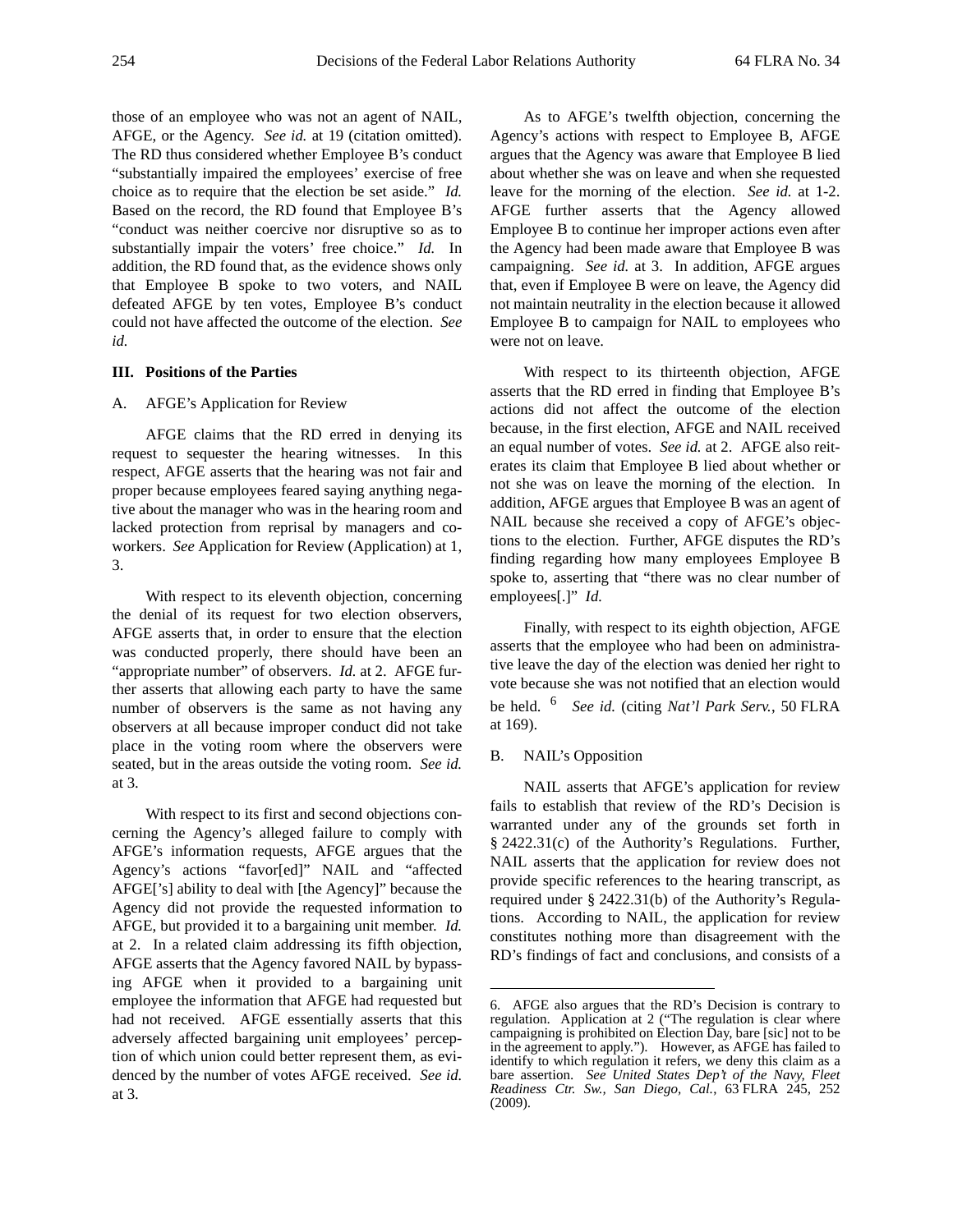series of unsupported accusations and false claims. NAIL urges the Authority to deny review of the RD's Decision.

### **IV. Analysis and Conclusions**

A. The RD did not commit prejudicial procedural errors.

We construe AFGE's challenge to the RD's denials of its motion to sequester the hearing witnesses and its request to have two election observers (eleventh objection) as claims that the RD committed prejudicial procedural errors.

As to sequestration, the granting of a motion to sequester is not a matter of right, but rather, is a matter within the broad discretion of the Hearing Officer. *See Bureau of Indian Affairs, Wind River Agency, Fort Washakie, Wyo.*, 29 FLRA 935, 938-39 (1987) (*Indian Affairs*); *see also* 5 C.F.R. § 2422.21(b) ("[T]he Hearing Officer may take any action necessary to schedule, conduct, continue, control, and regulate the hearing, including ruling on motions when appropriate."). Although AFGE asserts that witnesses feared reprisal by managers and co-workers who were in the hearing room, apart from this bare assertion, AFGE has failed to provide any specific evidence in support of this claim and does not explain how sequestration would have resolved the reprisal issue. Thus, AFGE has failed to demonstrate how the Hearing Officer's failure to sequester the hearing witnesses interfered with the presentation at the hearing of all relevant facts. Accordingly, we conclude that AFGE has not demonstrated that the denial of its motion to sequester the hearing witnesses has resulted in prejudicial procedural error within the meaning of 5 C.F.R. § 2422.31(c)(3)(ii). *See Indian Affairs*, 29 FLRA at 938-39.

As to the number of election observers, the election in this case was conducted pursuant to a consent election agreement to which AFGE was a party. *See* Authority Ex. 1(c) at 1. Under that agreement, each party was entitled to "an equal number of authorized observers." *Id.* AFGE has not claimed that the procedures followed by the Authority agent at the election were inconsistent with that agreement. *See Dep't of the Interior, Bureau of Indian Affairs*, 56 FLRA 169, 172 (2000) (no prejudicial procedural error where incumbent union was party to consent election agreement and did not claim that the election procedures were inconsistent with that agreement). Although AFGE contends that additional observers were necessary "due to the voting area[,]" Application at 2, AFGE neither cites any evidence to support this claim, nor explains how the

Authority agent abused his discretion in denying the request for additional observers. Consequently, we find that AFGE has not demonstrated that it was prejudiced by the Authority agent's denial of its request at the election for two election observers, and, as such, does not establish that review of the RD's Decision is warranted.

B. The RD did not commit clear and prejudicial errors concerning substantial factual matters.

We construe AFGE's claims with respect to its first, second, fifth, twelfth, and thirteenth objections as claims that the RD committed clear and prejudicial errors concerning substantial factual matters.

AFGE's first, second, and fifth objections concern three information requests that AFGE allegedly submitted to the Agency and with which the Agency allegedly failed to comply. As set forth above, the RD overruled AFGE's first objection because: (1) AFGE did not submit the first information request into evidence; (2) the Agency complied with the second information request; and (3) AFGE's own deadline for the Agency to provide the information requested in the third request was not until after the election. *See* RD's Decision at 11. Apart from AFGE's bare assertion that the Agency failed to comply with its information requests, AFGE has failed to cite to any evidence or provide any argument or assertion to support its claims that the RD erred in making these findings. Accordingly, we find that there is no basis for concluding that the RD committed a clear and prejudicial factual error with respect to the first objection.

As to its second objection, the RD rejected the emails submitted by AFGE (AFGE Ex. 5) in support of its claim that the Agency provided the requested information to a bargaining unit employee. *See id.* at 12. As relevant here, the RD found that the emails did not provide reliable probative evidence that a bargaining unit member received the information that AFGE had requested. *See id.* As AFGE neither challenges the RD's rejection of its exhibit nor cites to any evidence to support its assertion that a bargaining unit employee received the requested information, we find that there is no basis for concluding that the RD committed a clear and prejudicial factual error with respect to the second objection.

The RD overruled AFGE's fifth objection because the testimony about a specific military quarters meeting established only that "the subject of relocating employees was mentioned at a meeting that might have been held before or after the election." RD's Decision at 15. As AFGE has failed to either dispute the RD's finding in